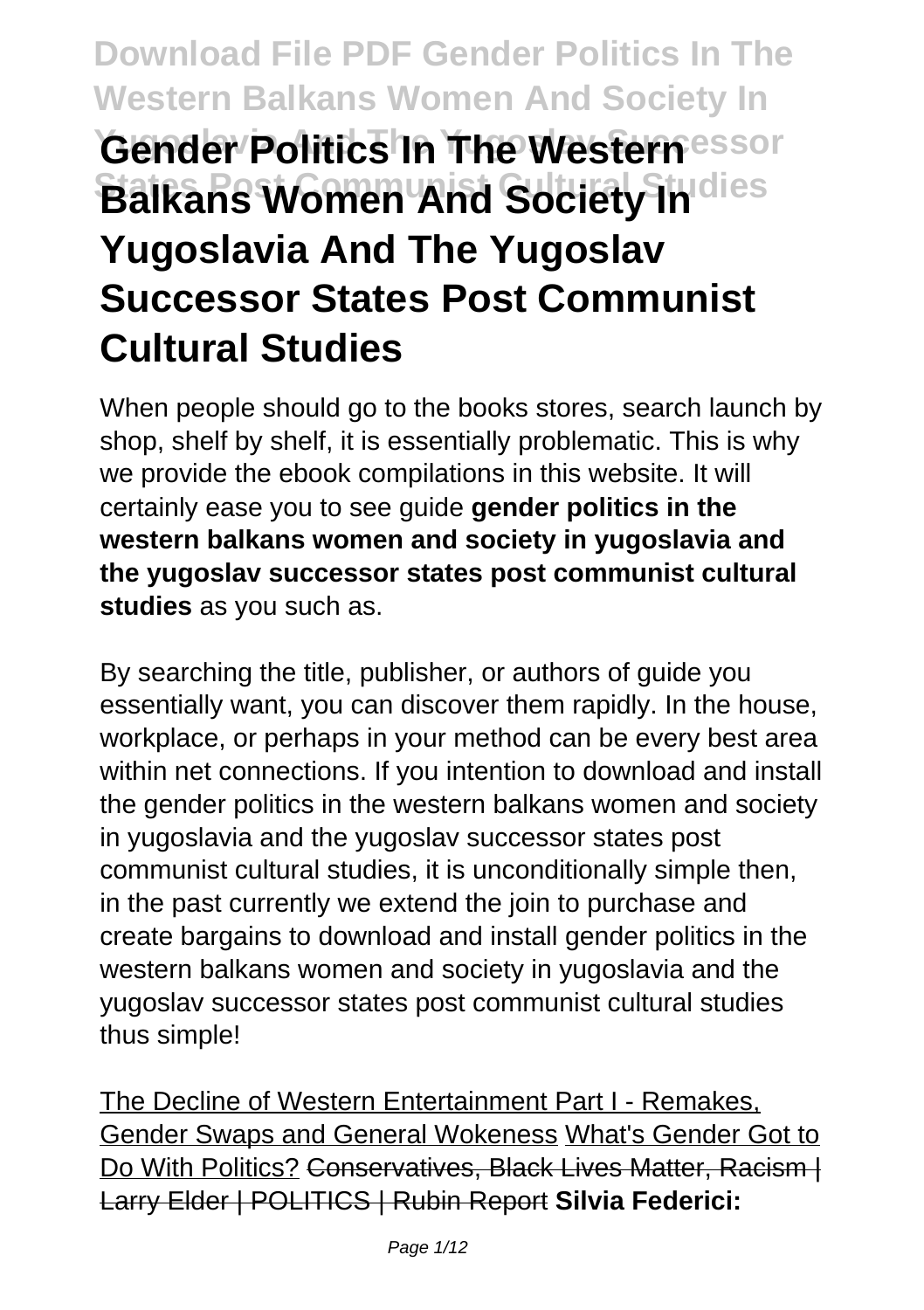**Gender and Democracy in the Neoliberal Agenda:** Son **Feminist Politics, Past and Present DOUGLAS MURRAY -**<br>MADNESS OF CROWDS: Cander, Base And Identity, Pert MADNESS OF CROWDS: Gender, Race And Identity - Part 1/2 | London Real When Gender Politics Fail The Death of Europe, with Douglas Murray Cornel West - The Historical Philosophy of W.E.B. Du Bois - Class Thomas Sowell on the Myths of Economic Inequality Debating Douglas Murray on Gender, Reparations, and Extinction Rebellion Douglas Murray interview: Identity politics CHRISTINA HOFF SOMMERS | How To Survive Wacky Gender Politics Jordan Peterson: The fatal flaw in leftist American politics | Big Think The Unbearable Pettiness of Academic Race and Gender Politics - TFF-105

Jordan Peterson debate on the gender pay gap, campus protests and postmodernismMichael Shermer Douglas Murray — The Madness of Crowds: Gender, Race, and Identity (Salon # 87) Non-Fiction Book Haul | Black Lives Matter, Philosophy, Politics and more DOUGLAS MURRAY - WHY WRITE THE BOOK 'MADNESS OF CROWDS: Gender. Race And Identity?' | London Real **My Intellectual Journey in 15 Books Jordan Peterson discusses whether men and women can ever be equal** Gender Politics In The Western Gender Politics in the Western Balkans. traces the development of women's consciousness in the lands of the South Slavs from the early years of the twentieth century, on the eve of the creation of the Kingdom of Serbs, Croats, and Slovenes, to the situation during and after the Serbian Insurrectionary War of 1991–95. The book embraces historical chapters, contemporary political analyses, and cultural studies (focusing on literature and religion).

Gender Politics in the Western Balkans: Women and Society

...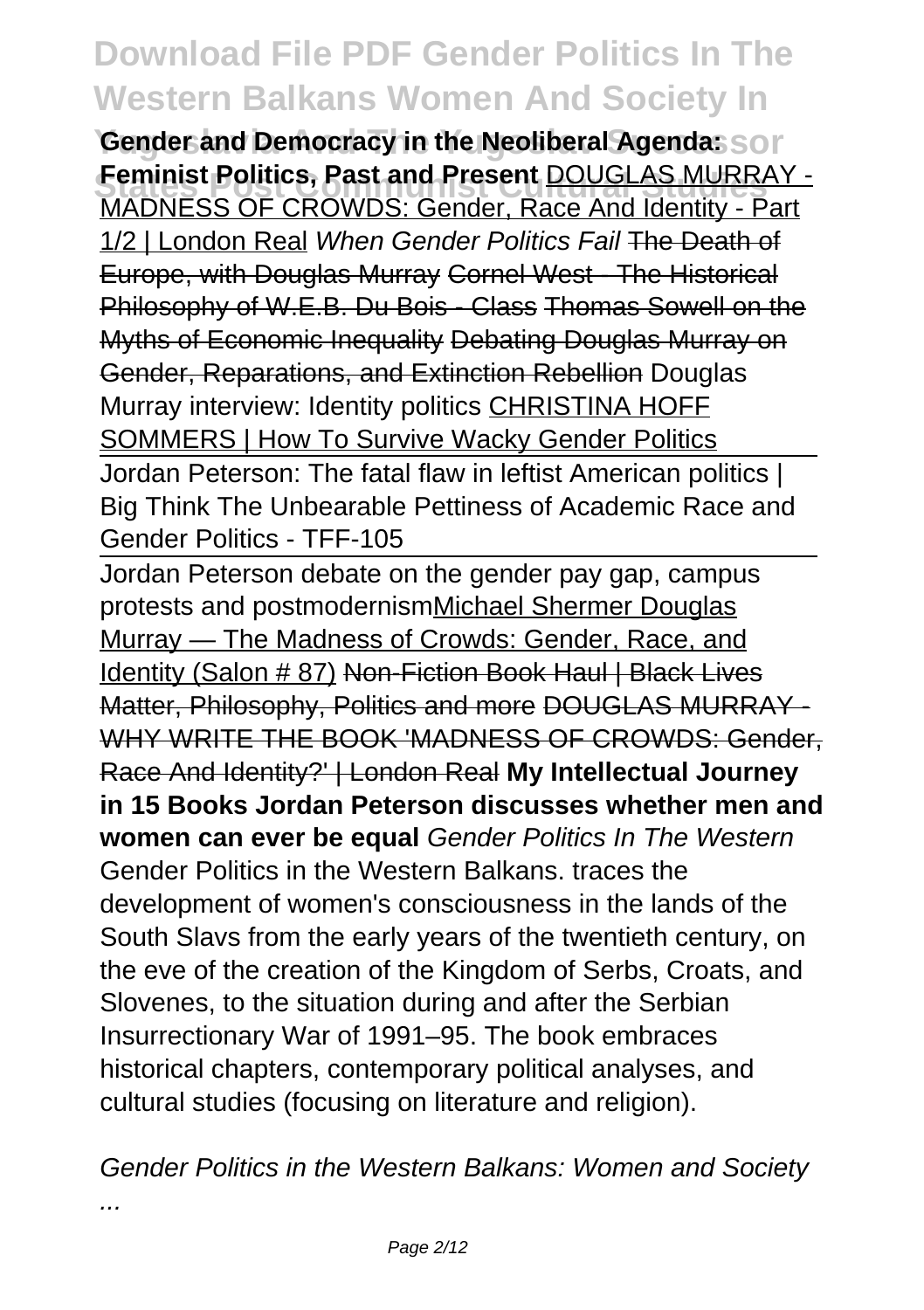Buy Speaking to Power: Gender and Politics in the Western Pacific 1 by Wilson, Lynn (ISBN: 9780415909242) from Amazon's Book Store. Everyday low prices and free delivery on eligible orders.

Speaking to Power: Gender and Politics in the Western ... Gender Politics in the Western Balkans: Women and Society in Yugoslavia and the Yugoslav Successor States Post-Communist Cultural Studies: Editor: Sabrina P. Ramet: Edition: illustrated: Publisher: Penn State Press, 2010: ISBN: 0271043067, 9780271043067: Subjects

#### Gender Politics in the Western Balkans: Women and Society ...

Gender: Politics and Public Policy. A Virtual Special Issue from West European Politics. Since the publication of a special issue on Women and Politics in Western Europe (Volume 8, Issue 4, 1985), edited by Sylvia Bashevkin, a few years after the launch of West European Politics, the journal has developed into an important outlet for scholarly work on gender, politics and public policy in Europe.

Gender: Politics and Public Policy - West European Politics Politics And Gender Issues (I) Written by Vladislav B. SOTIROVIC on 25/08/2020. More in The Episodes: Politics And Gender Issues (III) 14/10/2020; ... Finally, I will come to my main topic of which are the specific problems with which women have to deal concerning politics in Western democracies of (post)industrialized societies.

Politics And Gender Issues (I) – OrientalReview.org The Wives of Western Philosophy examines the lives and experiences of the wives and women associated with nine distinct political thinkers—from Socrates to Marx—in order to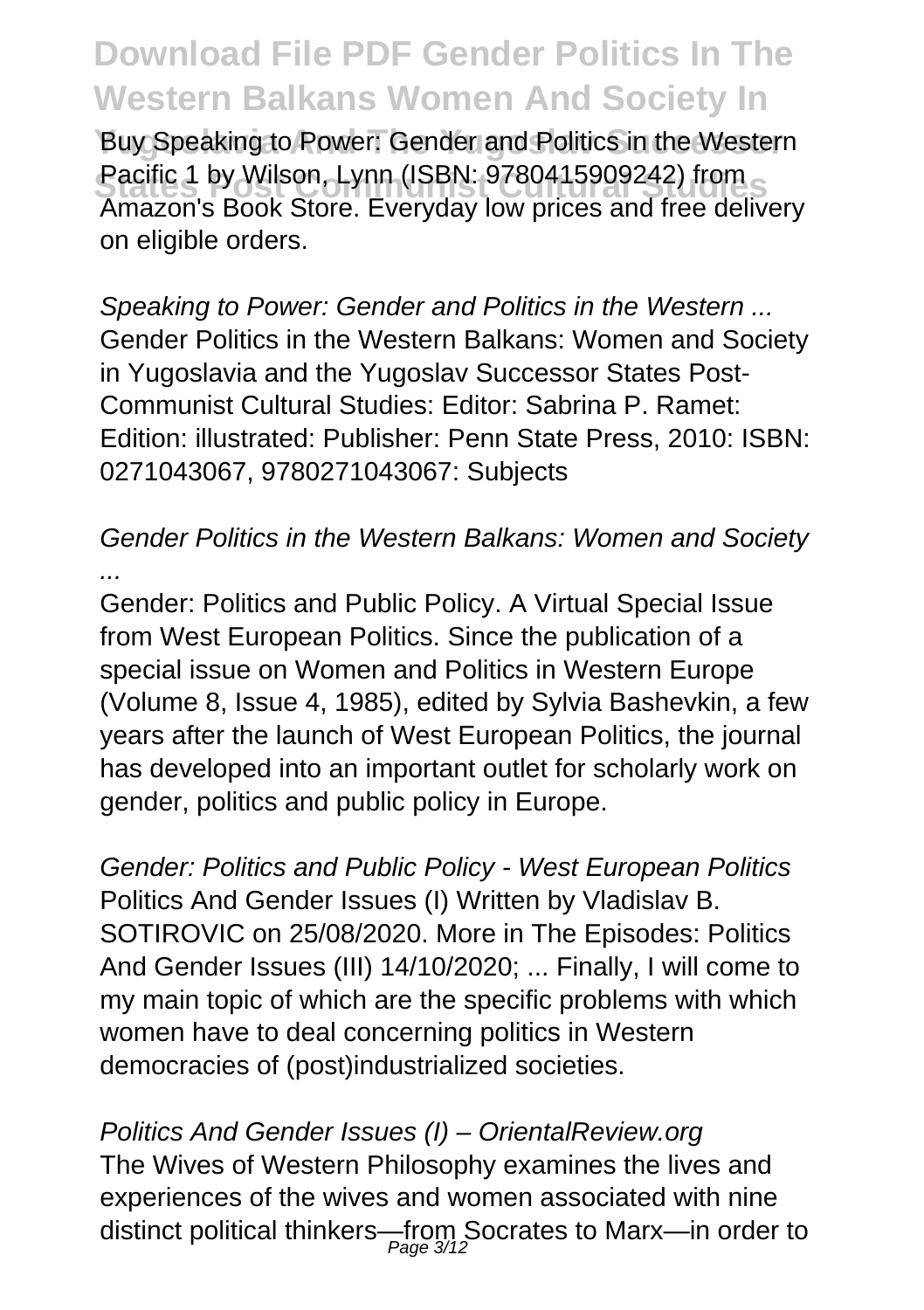explore the gendered patterns of intellectual labor that so r permeate the foundations of Western political thought. Organized chronologically and representative of three eras in the history of political thought (Ancient, Early Modern, and Modern), nine critical biographical chapters explore the everyday acts of ...

The Wives of Western Philosophy: Gender Politics in ... Therefore Western notions of gender equality are relevant to the ME in order for the West to be held accountable since the colonial period. However feminists, both Western and 'Middle Eastern' face great difficulties when working to improve women's lives in certain Middle Eastern societies because of stereotyping and 'othering' constructed out of colonialism and Orientalism.

Western Ideals of Gender Equality: Contemporary Middle ... Sexism is the result of that bias imposed by our process of acculturation. Gender roles in Western societies have been changing rapidly in recent years, with the changes created both by evolutionary changes in society, including economic shifts which have altered the way people work and indeed

Gender Roles In Western Society Sociology Essay The traditional focus on politics as the study of the machinery of government and electoral politics or on political elites and formal institutions rendered women and gender invisible in spite of their foundational importance for building the welfare state and for constructing postcolonial nations, for the conduct of war and terrorism, and for maintaining social and economic privilege more generally.

Introduction: Gender and Politics: A Gendered World, a ... ABSTRACT.In the present paper, I focus on the political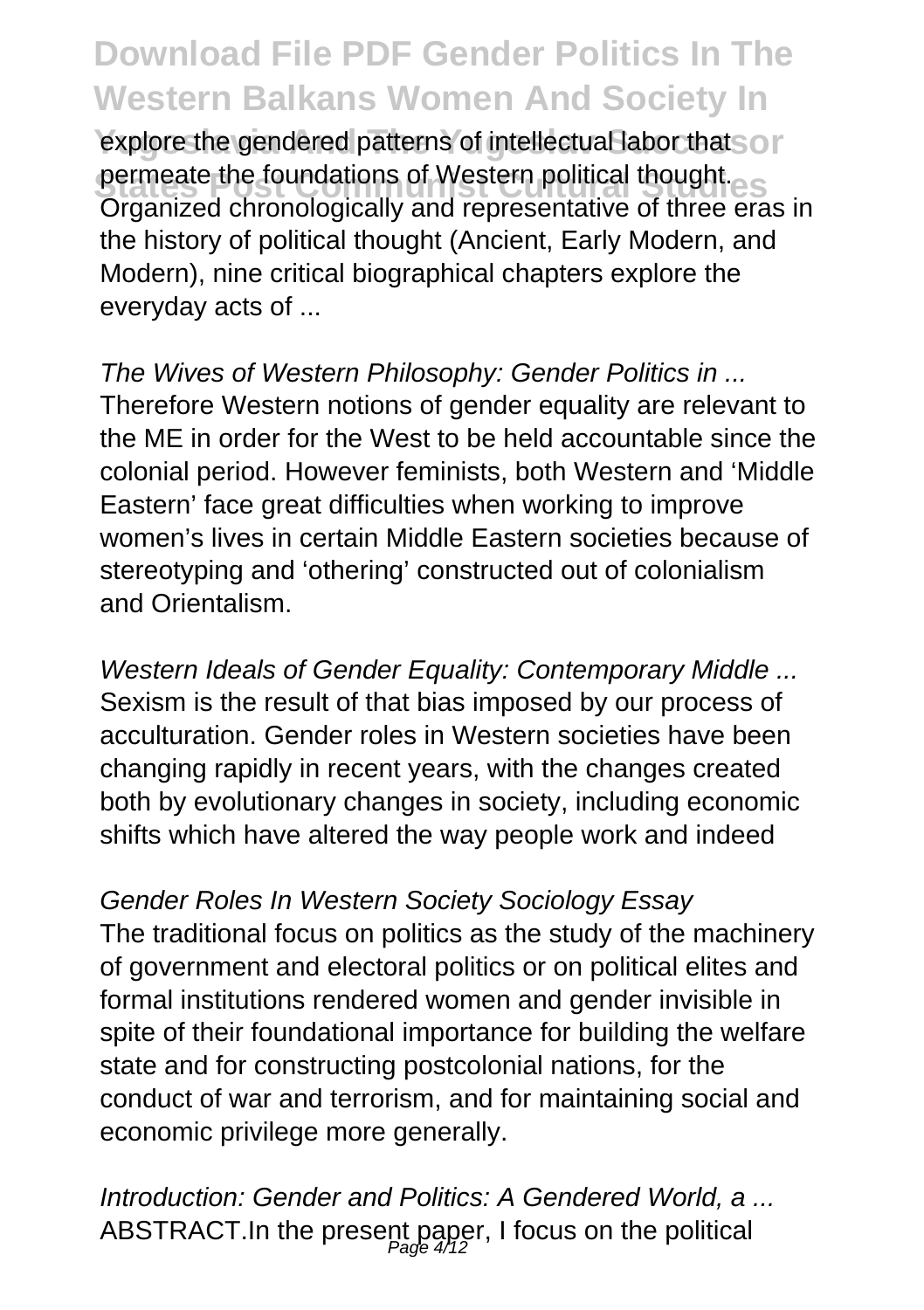limitations of EU gender equality policy making in the Western Balkans, the legacy of the wartime victimization of Bosnian<br>women, the gender dimension of social capital, and factors Balkans, the legacy of the wartime victimization of Bosnian linked to the post-conflict situation and transition. The overall results provide strong evidence for the reduction of genderbased violence, the coherence of ...

Gender Politics and Post-Conflict Reconstruction in the ... Gender Politics in the Western Balkans traces the development of women's consciousness in the lands of the South Slavs from the early years of the twentieth century, on the eve of the creation of the Kingdom of Serbs, Croats, and Slovenes, to the situation during and after the Serbian Insurrectionary War of 1991–95.

#### Gender Politics in the Western Balkans: Women and Society ...

In recent years, we have witnessed an increased visibility of LGBT politics in the Western Balkans. Under EU pressure, countries in the region have adopted new legislation outlawing discrimination based on sexual orientation (and in some cases gender identity). At the same time, visibility tactics of LGBT activists have become more prominent.

LGBT Politics in Western Balkans – Gender and Politics The study of gender and politics in political science rests on an initial body of research that established women as a politically relevant group for political scientific analysis and sex as a political variable. A small number of early influential studies of women and politics can be identified, the best known of which is Maurice Duverger's The Political Role of Women (1955), a work ...

Gender and Politics - Political Science - iResearchNet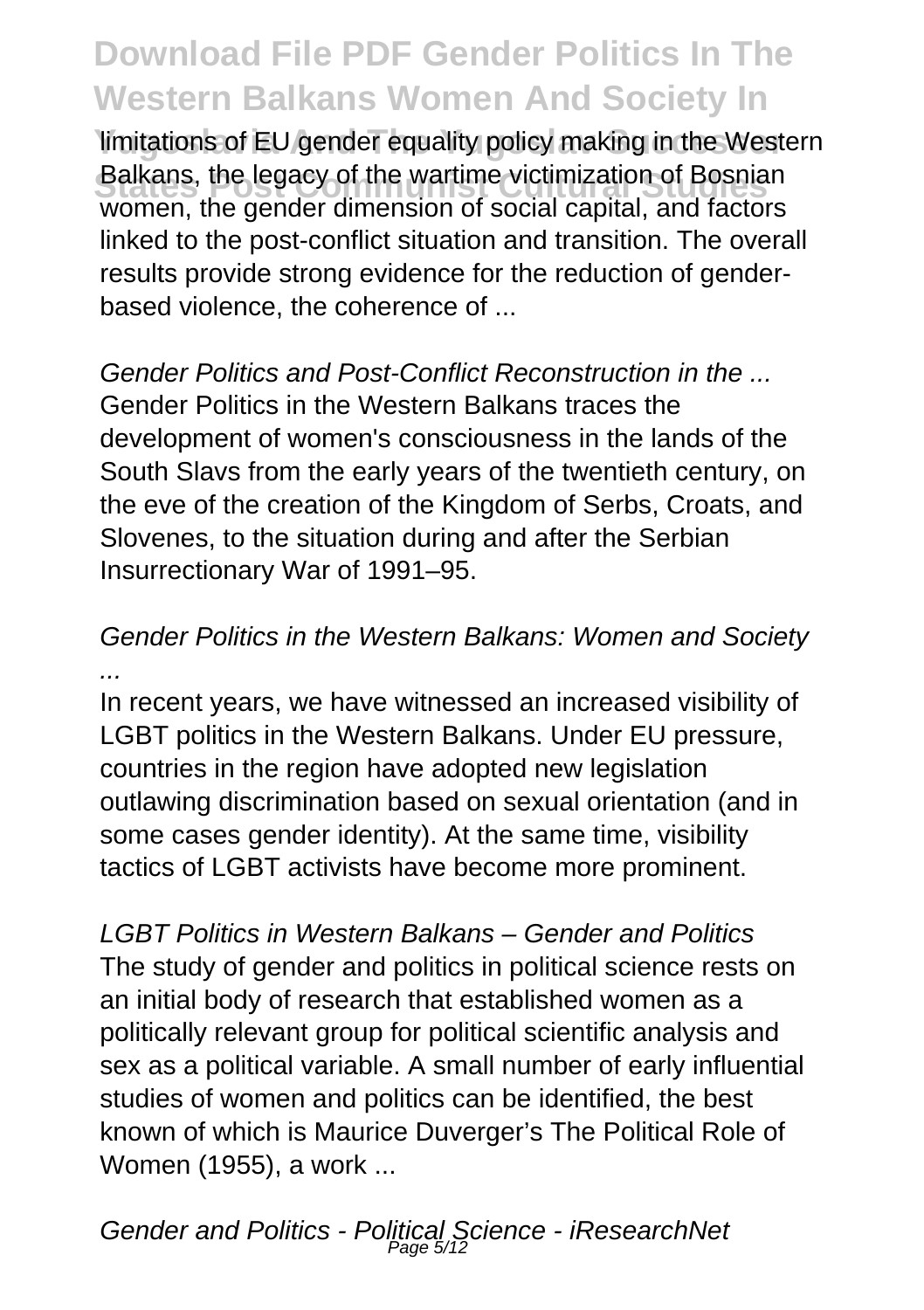Gender Politics in the Western Balkans traces the essor development of women's consciousness in the lands of the<br>Cauth Claus from the sort worse of the twentieth contunues South Slavs from the early years of the twentieth century, on the eve of the creation of the Kingdom of Serbs, Croats, and Slovenes, to the situation during and after the Serbian Insurrectionary War of 1991-95. The book embraces historical chapters, contemporary political analyses, and ...

Gender Politics in the Western Balkans - Sabrina Petra ... Their politics of difference contrasts the singular gender focus of western feminism with the need to integrate race, class, and imperialism into the debate on gender subordination among third world women" (Yu).

Western Feminism in a Global Perspective - Inquiries Journal And these gaps are statistically significant in most instances. At the same time, gender gaps vary across countries. For example, the gender gap in political knowledge is 20 percentage points in Poland and 11 percentage points in the United States. Further, gender gaps in political engagement are not limited to the United States or Western Europe.

Gender and Political Behavior | Oxford Research ...

Gender Politics In The Western Balkans Women And Society In Yugoslavia And The Yugoslav Successor States Post Communist Cultural Studies Gender Politics In The Western Balkans Women And Society In Yugoslavia And The Yugoslav Successor States Post Communist Cultural Studies [PDF] Gates of Vienna. Will The Jewish Ban On Franklin Graham Backfire Real.

Gender Politics In The Western Balkans Women And Society ...

In addition to this, gender identity overlords in the West have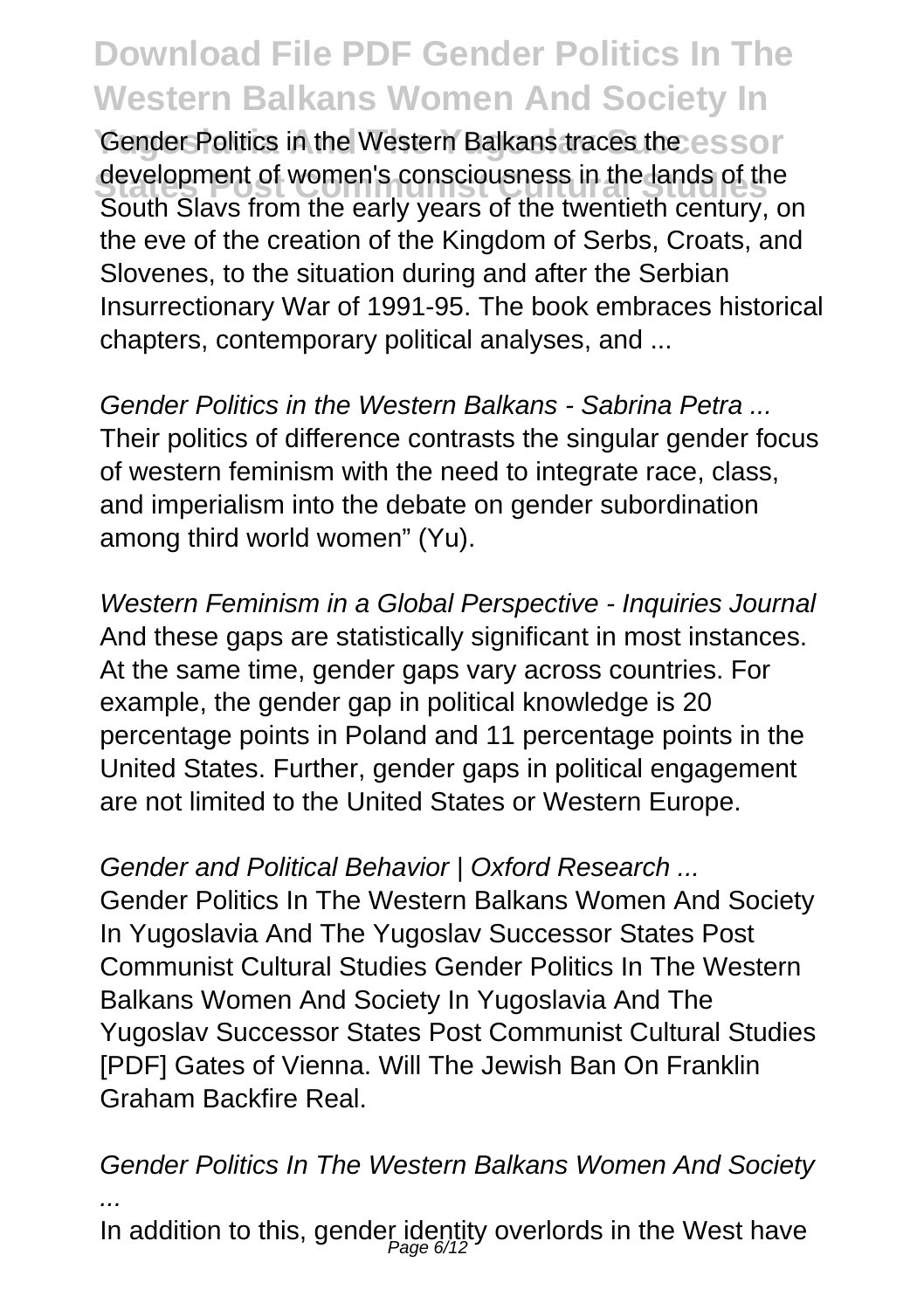made 'misgendering' a punishable offence and people are punisned for refusing to bow to their brand of toxic politics<br>Thus, quite clearly, Gender Identity politics begins with punished for refusing to bow to their brand of toxic politics. cartoon videos as shown by Harish Iyer to brainwash children but inevitably ends with horror stories.

gender Identity politics is coming to India and we must ... Download Books Gender Politics In The Western Balkans Women And Society In Yugoslavia And The Yugoslav Successor States Post Communist Cultural Studies , Download Books Gender Politics In The Western Balkans Women And Society In Yugoslavia And The Yugoslav Successor States Post Communist Cultural Studies Online , Download Books Gender Politics In The Western Balkans Women And Society In ...

The Wives of Western Philosophy examines the lives and experiences of the wives and women associated with nine distinct political thinkers—from Socrates to Marx—in order to explore the gendered patterns of intellectual labor that permeate the foundations of Western political thought. Organized chronologically and representative of three eras in the history of political thought (Ancient, Early Modern, and Modern), nine critical biographical chapters explore the everyday acts of intellectual labor and partnership involving these "wives of the canon." Taking seriously their narratives as intimate partners reveals that wives have labored in remarkable ways throughout the history of political thought. In some cases, their labors mark the conceptual boundaries of political life; in others, they serve as uncredited resources for the production of political ideas. In all instances, however, these wives and intimates are pushed to the margins of the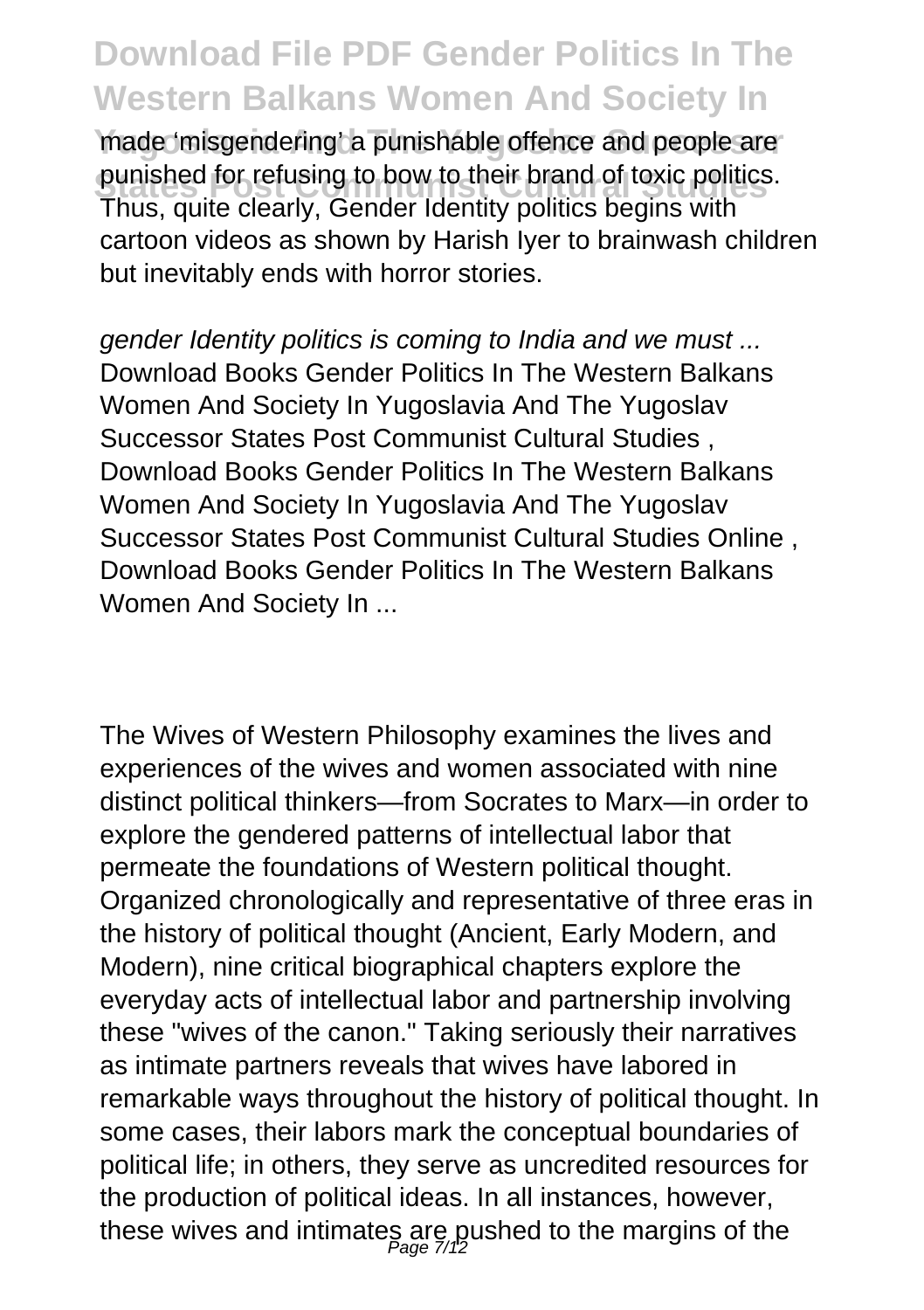history of political thought. The Wives of Western Philosophy brings these women to the center of scholarly interest. In so doing, it provides new insights into the intellectual biographies of some of the most famed men in political theory while also raising important questions about the gendered politics of intellectual labor which shape our receptions of canonical texts and thinkers, and which sustain the academy even today.

The opening years of 1980 were difficult for Yugoslavia: Open revolt has occurred in Kosovo province and economic hardship has added to a general crisis of confidence. The system of self-management, once the pride of Yugoslav ideologists, has come increasingly under fire in post-Tito Yugoslavia as proponents of the system search for a new basis of

Marilyn Booth's elegantly conceived study reveals the Arabic tradition of life-writing in an entirely new light. Though biography had long been male-authored, in the late nineteenth century short sketches by and about women began to appear in biographical dictionaries and women's journals. By 1940, hundreds of such biographies had been published, featuring Arabs, Turks, Indians, Europeans, North Americans, and ancient Greeks and Persians. Booth uses over five hundred "famous women" biographies—which include subjects as diverse as Joan of Arc, Jane Austen, Aisha bt. Abi Bakr, Sarojini Naidu, and Lucy Stone—to demonstrate how these narratives prescribed complex role models for middle-class girls, in a context where nationalist programs and emerging feminisms made defining the ideal female citizen an urgent matter. Booth begins by asking how cultural traditions shaped women's biography, and to whom the Egyptian biographies were directed. The biographies<br>#age 8/12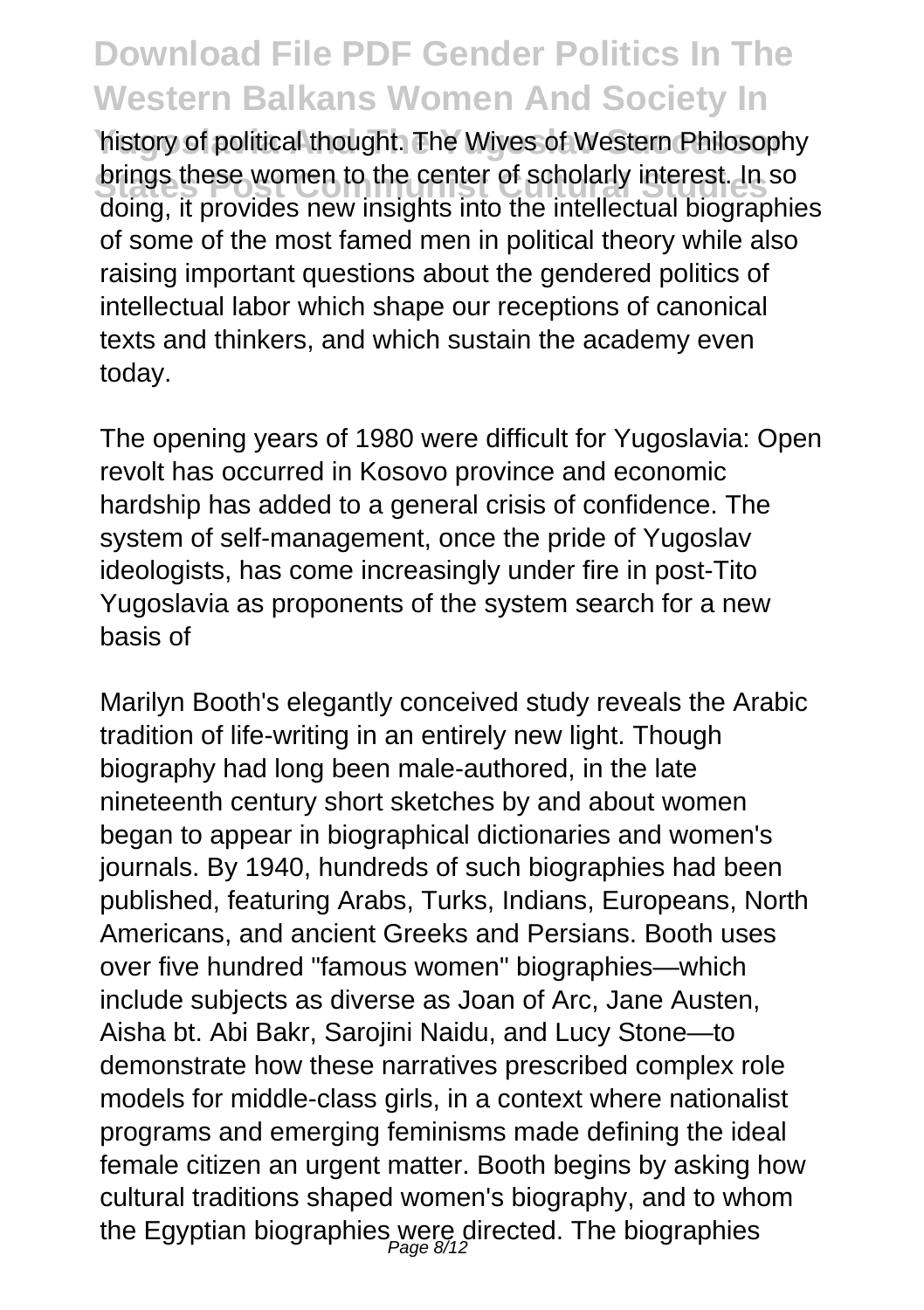**Yugoslavia And The Yugoslav Successor** were published at a time of great cultural awakening in Egypt, when social and political institutions were in upneaval. In<br>stories suggested that Islam could be flexible on social when social and political institutions were in upheaval. The practice and gender, holding out the possibility for women to make their own lives. Yet ultimately they indicate that women would find it extremely difficult to escape the nationalist ideal: the nuclear family with "woman" at its center. This conflict remains central to Egyptian politics today, and in her final chapter Booth examines Islamic biographies of women's lives that have been published in more recent years.

For nearly fifty years, US government officials have identified Belau, in western Micronesia, as a key strategic site and have implemented administrative policies designed to maintain permanent access to Belau's land, reefs and waters for military purposes. Elder women placed themselves at the forefront of opposition to these policies, and, as part of oppositional efforts, successfully entered international political arenas. Speaking to Power moves beyond examining the impact of militarism and colonial administrative policy in Belau and draws on feminist poststructural analysis to explore the fluidity of contests in constructions of "gender," "politics," and "tradition" during US administration in Belau.

In the wake of communism's decline, women's concerns have become increasingly important in Eastern Europe and the former Soviet Union. The issue of abortion, for example, has been bitterly contested in virtually all the countries. Women's role in Eastern European societies has been central to the post-communist restructuring, yet most discussions of postcommunist changes have neglected women's experiences. Gender Politics and Post-Communism is the first collection of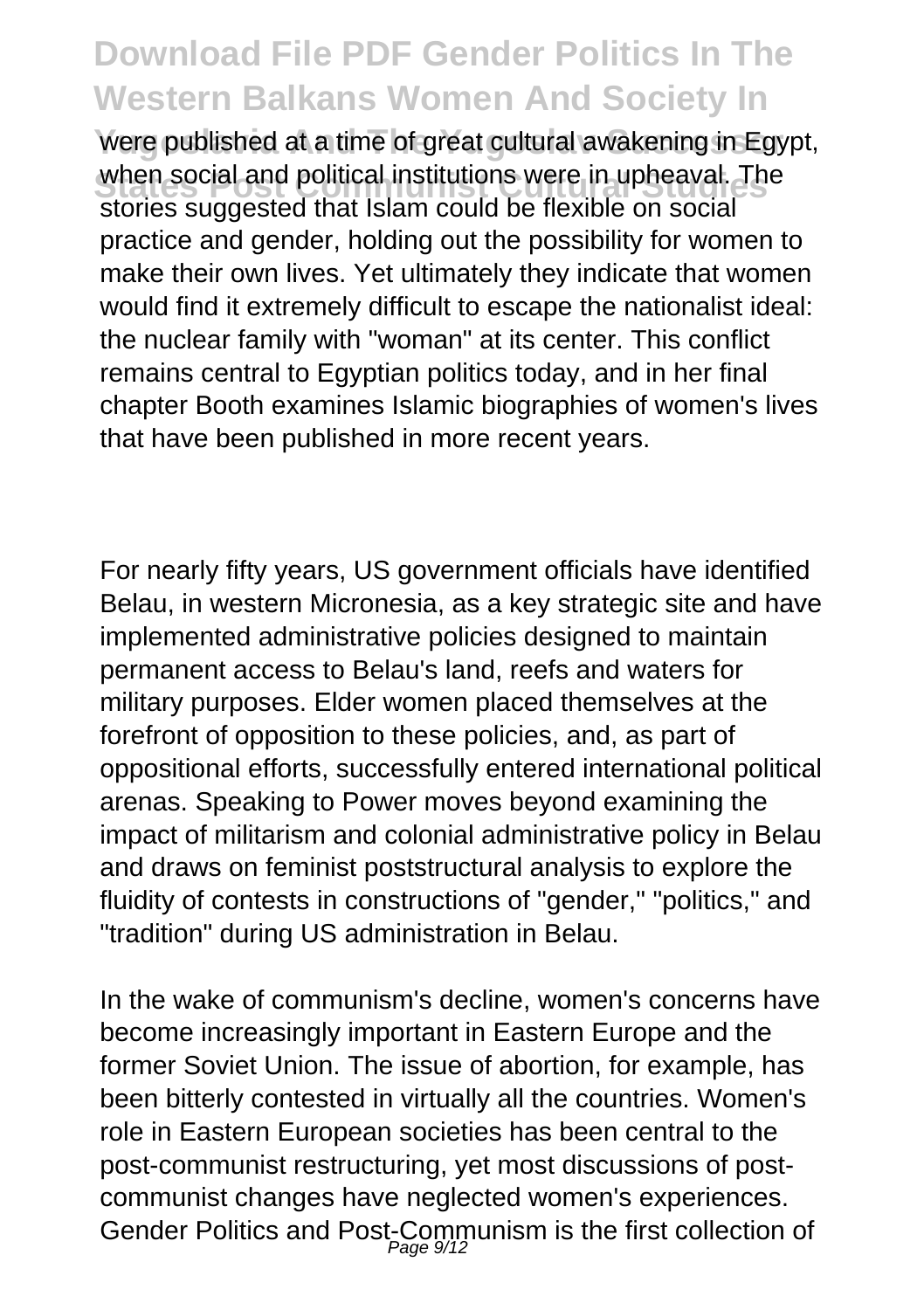its kind, presenting original essays by women scholars, or politicians, activists, and former dissidents from Eastern<br>Europe and the former Soviet Union. They discuss gender politicians, activists, and former dissidents from Eastern politics during the often turbulent transition and crises of postcommunism, offering vivid accounts and analyses of the conditions facing women in each country. These essays provide the philosophical, economic, historical, cultural, and sociological contexts needed to understand women's position and the possibilities for women's activities in postcommunism. The book aims to provoke public discourse on the myriad issues facing women in the East, including nationalism, the economic transformation, women and the state, abortion, and sexuality. They expose the anti-feminism of state socialism and discuss what women have gained and lost with the fall of communism. They also ask whether Western feminism has any place in post-communist countries. The book includes controversial critiques of Western feminism by post-communist women as well as essays by Western feminists and scholars. Exploring misunderstandings between women in the East and West, the book will stimulate reflection on the global implications of feminist theories.

This book traces the interplay of class, gender, and politics in progressive-era Seattle, Washington during the formative period of industrialization and the establishment of a national market economy. With the rapid westward expansion of the capitalist marketplace by the dawn of the 20th century, national political and economic pressures significantly transformed both city and region. Despite the region's vast natural resources, the West had a highly urbanized population, surpassing even that of the industrial Northeast. Westerners celebrated the region's wide-open spaces, and even though a large part of the West's economy was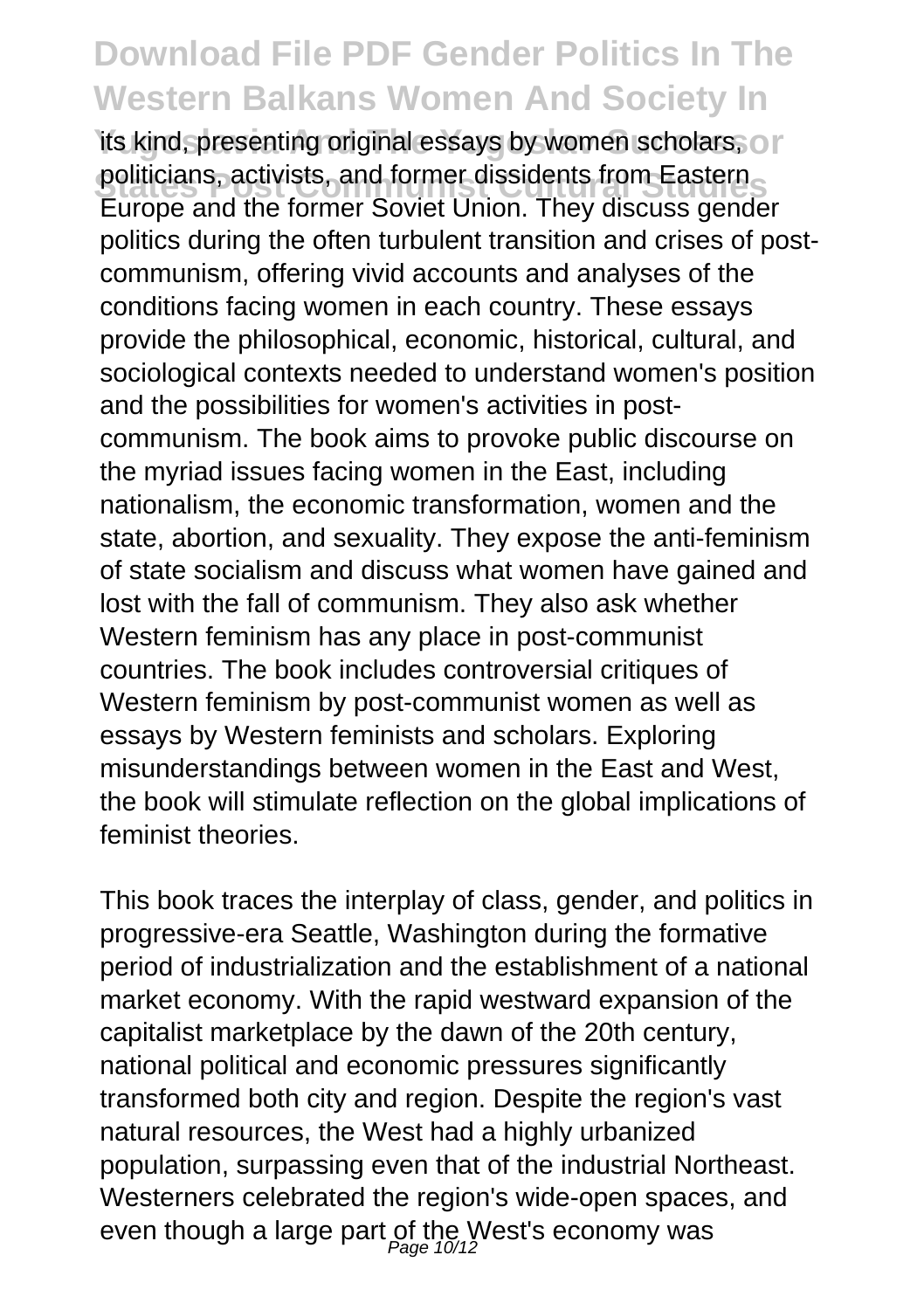centered in the mines, fields, and forests, most chose to live in the city. Cities thus witnessed the intersection of class, gender, and political reform as residents struggled to

In this pathbreaking study of the works of Plato, Aristotle, Rousseau, and Mill, Susan Moller Okin turns to the tradition of political philosophy that pervades Western culture and its institutions to understand why the gap between formal and real gender equality persists. Our philosophical heritage, Okin argues, largely rests on the assumption of the natural inequality of the sexes. Women cannot be included as equals within political theory unless its deep-rooted assumptions about the traditional family, its sex roles, and its relation to the wider world of political society are challenged. So long as this attitude pervades our institutions and behavior, the formal equality women have won has no chance of becoming substantive.

In May 2004, after bringing their legislation into accordance with EU regulations, ten more countries joined the European Union. The contributors to this volume assess the impact of this historical development on gender relations in the new and old EU member states. Instead of focusing on either western or eastern Europe, this book investigates the similarities and differences in diverse parts of Europe. Although initially limited, gender equality was part of the original framework of the European Union, an organization often more open than national governments to feminist demands, as this volume illustrates with case studies from eastern and western Europe. The enlargement process thus provides some important policy instruments for increasing equality between men and women.

Over the last two decades our understanding of the